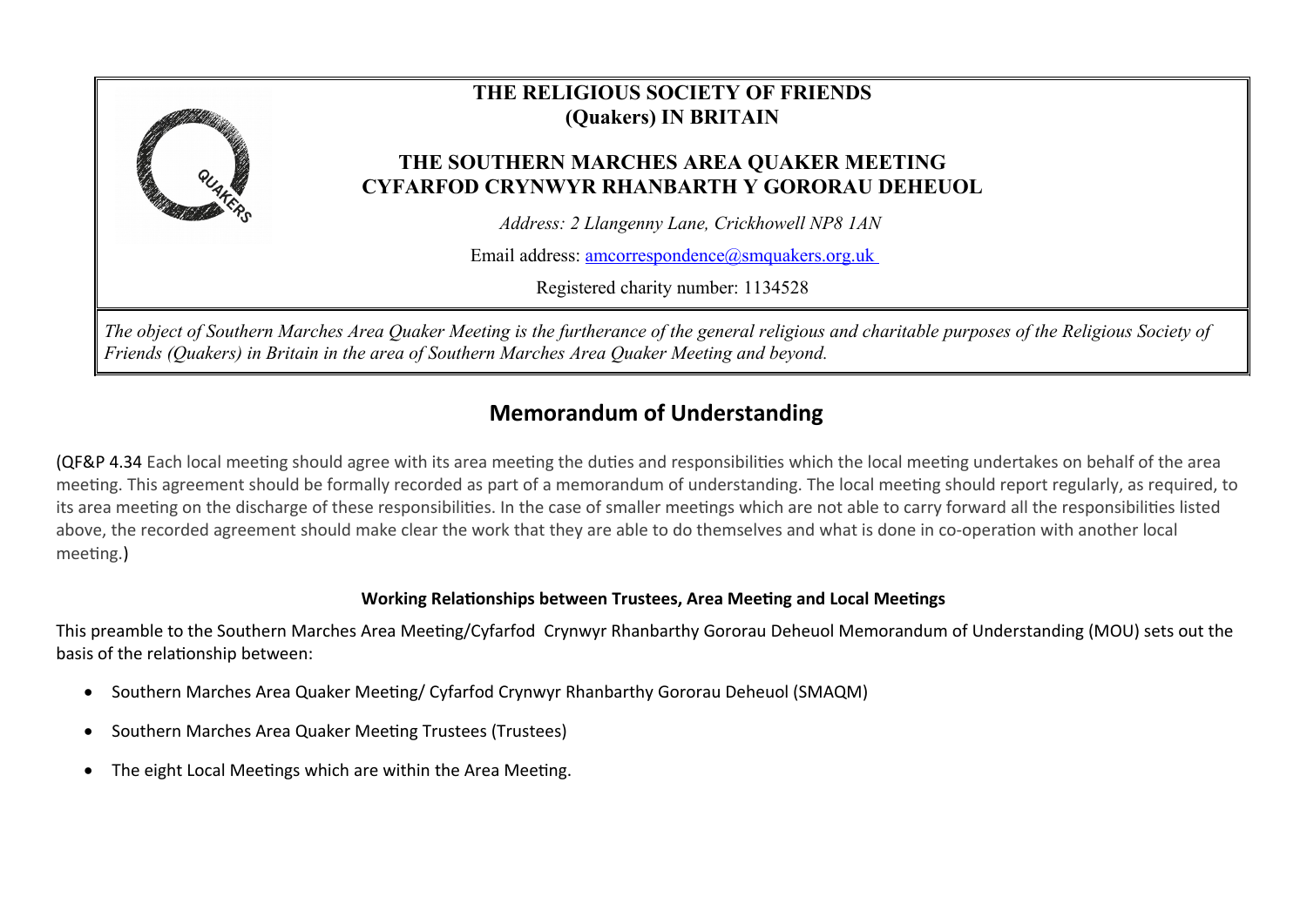**Trustees** are appointed by SMAQM on the advice of its Nominations Committee and in consultation with the Clerk of Trustees. They act as Trustees of the Charity. The governing document of SMAQM sets out how the Charity and its assets shall be administered and managed.

**The Area Meeting** in this context is the formal proceedings with the minutes agreed at the time at Area Meeting in session. It will also encompass the officers of SMAQM acting in accordance with their delegated authority.

**Local Meetings** are the eight Quaker Meetings which are within Southern Marches Area Quaker Meeting, namely Abergavenny, Almeley Wootton, Brecon, Clun Valley, Hereford, Llandrindod, Ludlow and Ross-on-Wye. In like manner, this document refers to their formal business proceedings and the actions of their appointed officers.

There is a separate MOU to guide the relationship between The Pales, SMAQM and the Trustees.

# **Trustee Responsibilities**

Trustees are required to take active responsibility for the business affairs of the membership body, being the Area Meeting including its constituent meetings. 'Business affairs' in this context means the way in which our assets are managed and used and the future of the Area Meeting assured. 'Our assets' means the assets of all the Local Meeting and Area Meeting combined including our financial assets, our Meeting Houses, other properties including land and Burial Grounds.

Trustees are required to ensure that:

- a. Properties are retained and properly maintained
- b. financial procedures are appropriate and legally compliant and funds put to proper use
- c. potential risks are identified, evaluated and managed (including risks to the reputation of the Area Meeting)
- d. employment law (including pensions) is observed

Trustees must be satisfied with the way in which Area Meeting and Local Meetings are managing their business activities.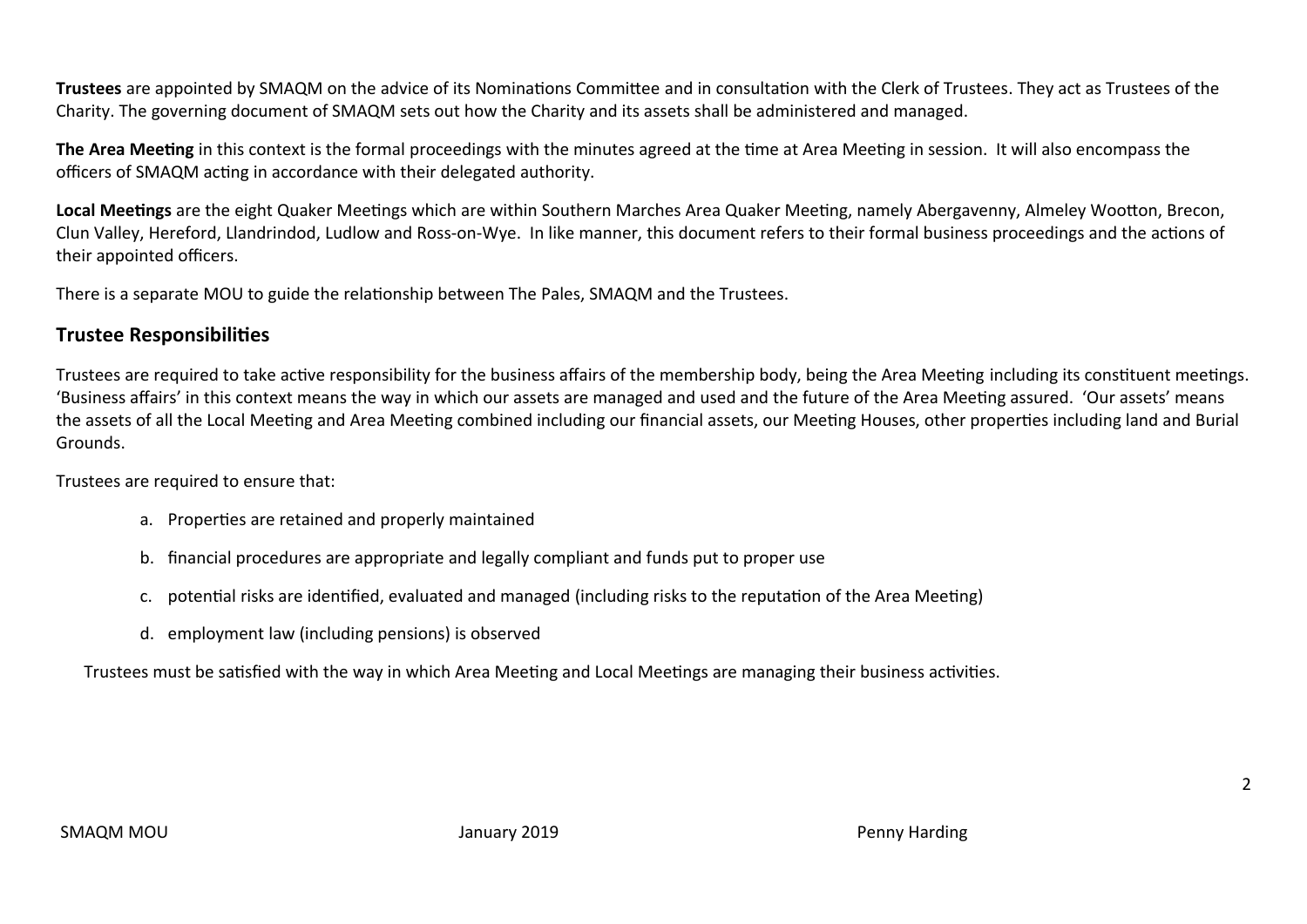# **Communication**

Trustees are to receive copies of all the Area Meeting minutes and relevant minutes of any premises, finance and children's committees together with any relevant attachments.

A named Trustee, preferably from each Local Meeting acts as the principal channel of communication between their meeting and the Trustee body. Where a LM does not have a trustee the Trustees will aim to nominate a link trustee from amongst their number. The link trustee will receive LM business meeting minutes. Relevant minutes from LMs are circulated to Trustees.

Relevant minutes of the Trustee meetings are circulated to Local Meeting Clerks who ensure that any required actions are carried out and that relevant information is passed to the officers of their Meetings.

Trustees will share any proposed action for consideration by both Area and Local Meetings.

To aid communication, the Clerk of Trustees attends the clerks meeting held as part of the agenda planning process for Area Meeting.

The table which follows sets out the division of responsibility between the three parties and the various actions which they are required to take.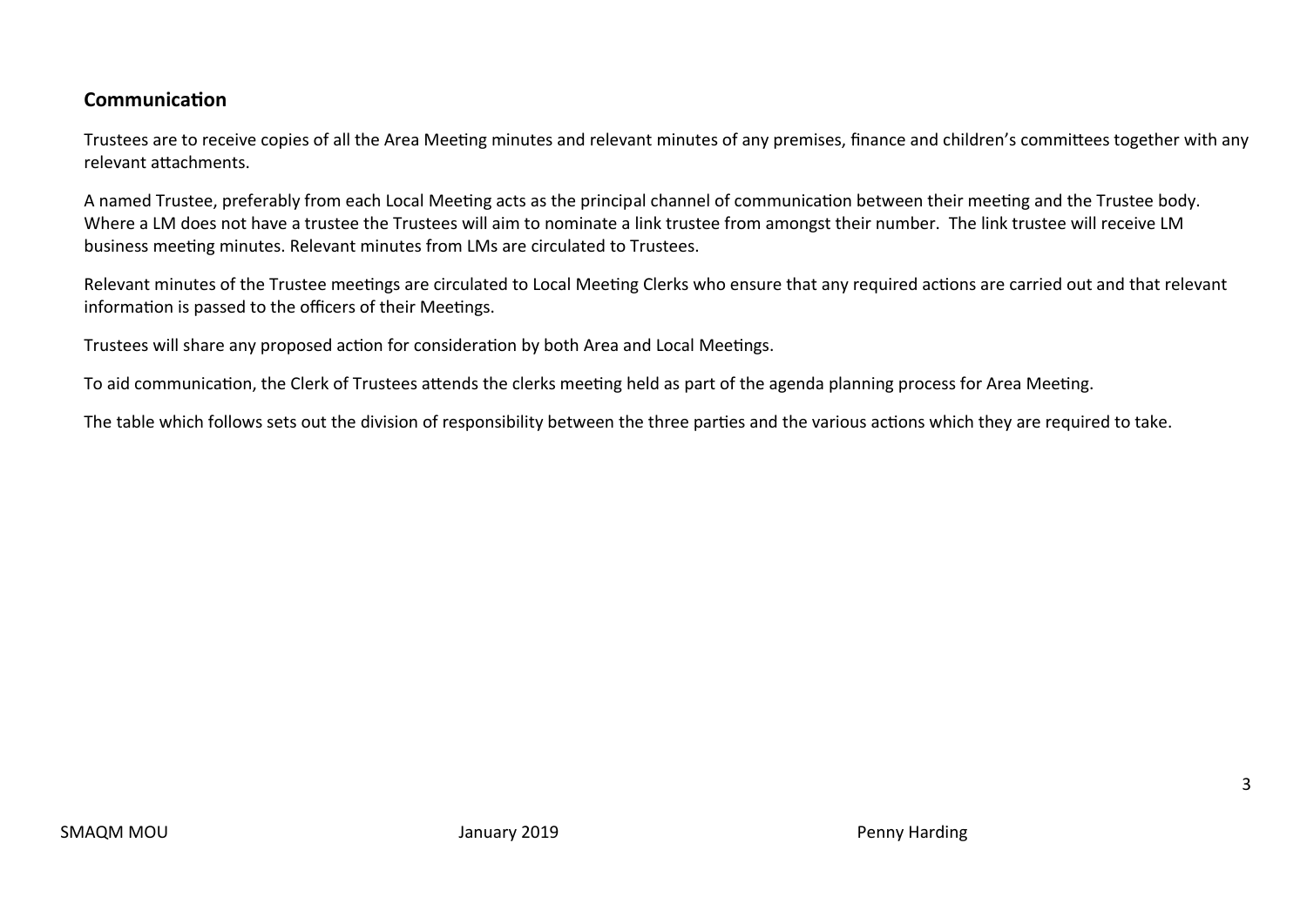# **Division of responsibilities**

|                | Subject        | Lead     | <b>Trustees</b>                                                                                                                                                                                                                                                                                                                                              | <b>AM</b>                                                                                                                         | LM                                                                                                                                                                                                                                                                                                                                                                                                                                                                                                     |
|----------------|----------------|----------|--------------------------------------------------------------------------------------------------------------------------------------------------------------------------------------------------------------------------------------------------------------------------------------------------------------------------------------------------------------|-----------------------------------------------------------------------------------------------------------------------------------|--------------------------------------------------------------------------------------------------------------------------------------------------------------------------------------------------------------------------------------------------------------------------------------------------------------------------------------------------------------------------------------------------------------------------------------------------------------------------------------------------------|
| $\mathbf{1}$   | Safeguarding   | Trustees | Agree and review safeguarding policy<br>and all procedures to include Britain                                                                                                                                                                                                                                                                                | <b>Appoint Area</b><br>Meeting                                                                                                    | Comply with the Area Meeting policy.<br>Establish a safeguarding committee and appoint a                                                                                                                                                                                                                                                                                                                                                                                                               |
|                | Policy updated |          | Yearly Meeting (BYM) policy.                                                                                                                                                                                                                                                                                                                                 | safeguarding                                                                                                                      | safeguarding coordinator.                                                                                                                                                                                                                                                                                                                                                                                                                                                                              |
|                | January 2019   |          | Identify lead trustee                                                                                                                                                                                                                                                                                                                                        | officer and                                                                                                                       | The committee to meet at least once a year.                                                                                                                                                                                                                                                                                                                                                                                                                                                            |
|                | (Linda Green)  |          |                                                                                                                                                                                                                                                                                                                                                              | deputy                                                                                                                            | Safeguarding to be a standing agenda item on                                                                                                                                                                                                                                                                                                                                                                                                                                                           |
|                | Safeguarding   |          |                                                                                                                                                                                                                                                                                                                                                              |                                                                                                                                   | Elders & Overseers/Pastoral Care Group meetings                                                                                                                                                                                                                                                                                                                                                                                                                                                        |
|                | Officer: Linda |          |                                                                                                                                                                                                                                                                                                                                                              |                                                                                                                                   |                                                                                                                                                                                                                                                                                                                                                                                                                                                                                                        |
|                | Murray-Hale    |          |                                                                                                                                                                                                                                                                                                                                                              |                                                                                                                                   |                                                                                                                                                                                                                                                                                                                                                                                                                                                                                                        |
| $\overline{2}$ | <b>Risks</b>   | Trustees | Responsible for the identification and<br>management of risks. Trustees will<br>maintain and share a composite<br>register of the risks identified by Local<br>Meetings.<br>Draw the attention of Area and Local<br>Meetings to any issues needing further<br>consideration, and advise on any<br>changes required.<br>Ensure that the reputation of Quakers | <b>Assist Trustees</b><br>in compiling the<br>risk register with<br>respect to<br>matters dealt<br>with at Area<br>Meeting level. | Undertake a regular review of their approach to<br>risk management, drawing on the experience of<br>other Meetings as appropriate. The risk register<br>will specify measures in place to minimise the risk<br>of occurrence and the impact of each risk, and<br>will identify the person or group(s) expected to<br>be particularly aware of each risk.<br>To review the local schedules of risks at 2-yearly<br>intervals and share this with Trustees.<br>Report to Trustees any matter which might |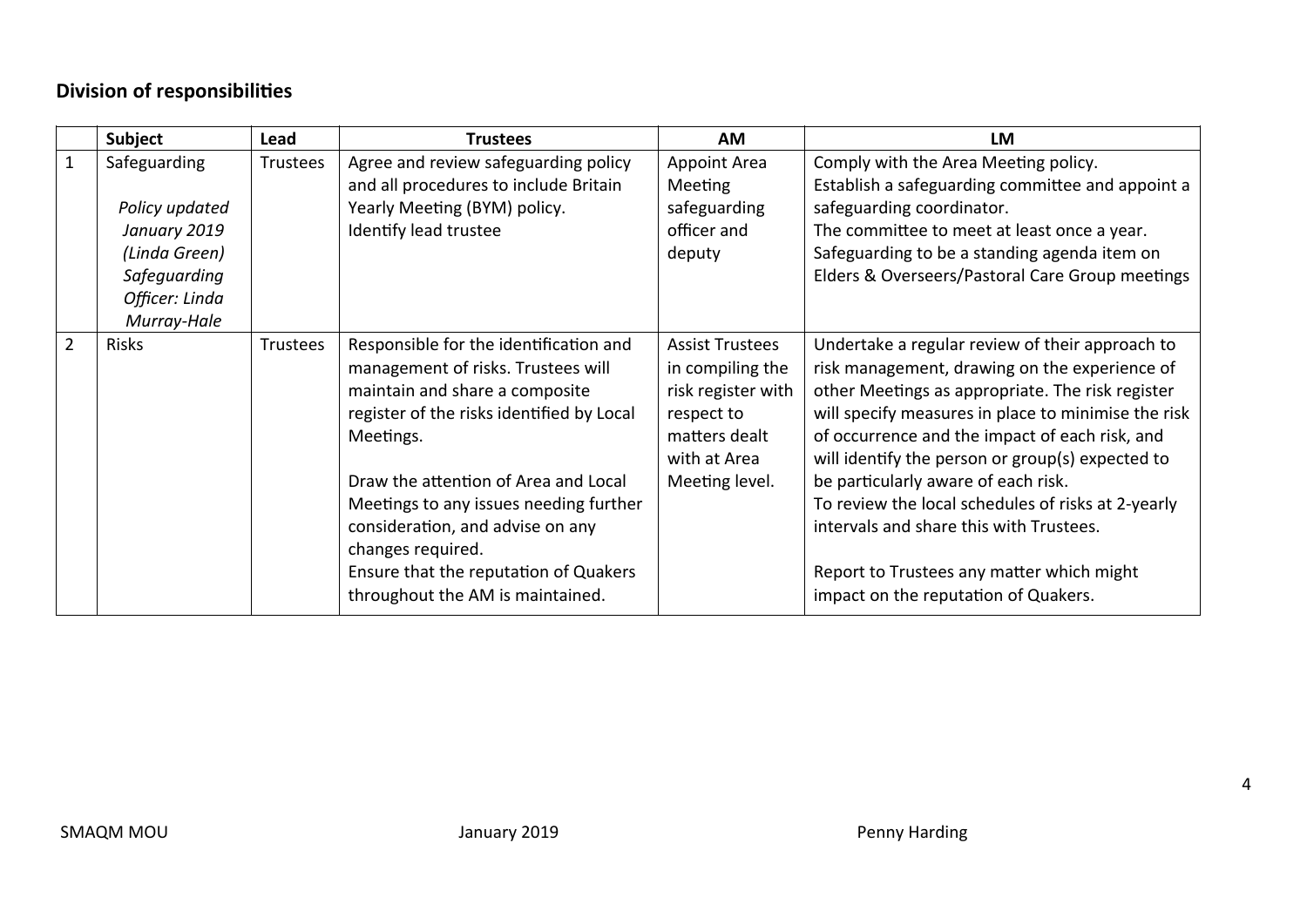|    | Subject              | Lead            | <b>Trustees</b>                                                          | <b>AM</b>                    | LM                                                                                                  |
|----|----------------------|-----------------|--------------------------------------------------------------------------|------------------------------|-----------------------------------------------------------------------------------------------------|
| 3. | Data Protection      | <b>Trustees</b> | Circulate a pro forma annually for Local                                 | AM officers                  | Clerks to complete the annual return questions                                                      |
|    |                      |                 | Meetings to complete confirming                                          | must ensure                  | (Appendix 1) and submit to AM responsible                                                           |
|    | Policy reviewed      |                 | compliance with the Data Protection                                      | compliance with              | person                                                                                              |
|    | and agreed           |                 | Act (DPA).                                                               | the DPA.                     | Ensure that all members and attenders are aware                                                     |
|    | <b>March 2018</b>    |                 | Ensure electronic and paper records of                                   | Appoint a Data               | of their responsibility with regard to the storing                                                  |
|    |                      |                 | personal details are securely stored                                     | Protection                   | and disposal of the 'List of Friends'                                                               |
|    | (Chris Robertson)    |                 | with restricted access as appropriate.                                   | Officer                      |                                                                                                     |
| 4  | Insurance            | Trustees        | Property, public liability and                                           |                              | AM treasurer will seek reimbursement of the                                                         |
|    |                      |                 | employment liability insurance will be                                   |                              | costs of insurance from LM treasurers as                                                            |
|    |                      |                 | through a group policy taken out and                                     |                              | appropriate.                                                                                        |
|    | Trustee portfolio:   |                 | kept under review by the lead trustee.                                   |                              | Any claims to be reported to the lead Trustee                                                       |
|    | <b>Penny Harding</b> |                 | Identify lead trustee.                                                   |                              | before notifying Brokers. Local Meetings will then                                                  |
|    |                      |                 |                                                                          |                              | communicate directly with the Brokers and Loss                                                      |
|    |                      |                 |                                                                          |                              | Adjuster, in consultation with the lead Trustee.                                                    |
| 5a | Finance:             | Trustees        | Establish procedures for the safe and                                    |                              | Keep local accounts in a form recommended by                                                        |
|    | Management and       |                 | efficient handling of our money and                                      | Agree the                    | Trustees, submit them to AM treasurer in an                                                         |
|    | accounts             |                 | accounts. Ensure all our accounts are<br>prepared and submitted so as to | appointment of<br>examiners. | agreed format and in a timely manner as required<br>for consolidation. To include 'acting as agent' |
|    | <b>AM Treasurer</b>  |                 | comply with external requirements.                                       | Agree the                    | funds.                                                                                              |
|    | acts as lead         |                 | Suggest ways in which accounts can be                                    | Annual Report.               | Comply with the cheque signing requirements.                                                        |
|    | (Jan Shivel)         |                 | kept to minimise accountancy fees.                                       |                              | LM accounts presented to the local meeting in                                                       |
|    |                      |                 | Review the appointment of examiners                                      |                              | such a way that LM takes responsibility for                                                         |
|    | Policy agreed        |                 | and receive their report.                                                |                              | financial matters including appeals.                                                                |
|    | 2019                 |                 | Manage the AM accounts                                                   |                              | The financial year runs from 1st January to $31st$                                                  |
|    |                      |                 | Agree annual budget and receive                                          |                              | December.                                                                                           |
|    |                      |                 | regular financial reports.                                               |                              |                                                                                                     |
|    |                      |                 | Submit the Annual Report to the                                          |                              |                                                                                                     |
|    |                      |                 | Charity Commission.                                                      |                              |                                                                                                     |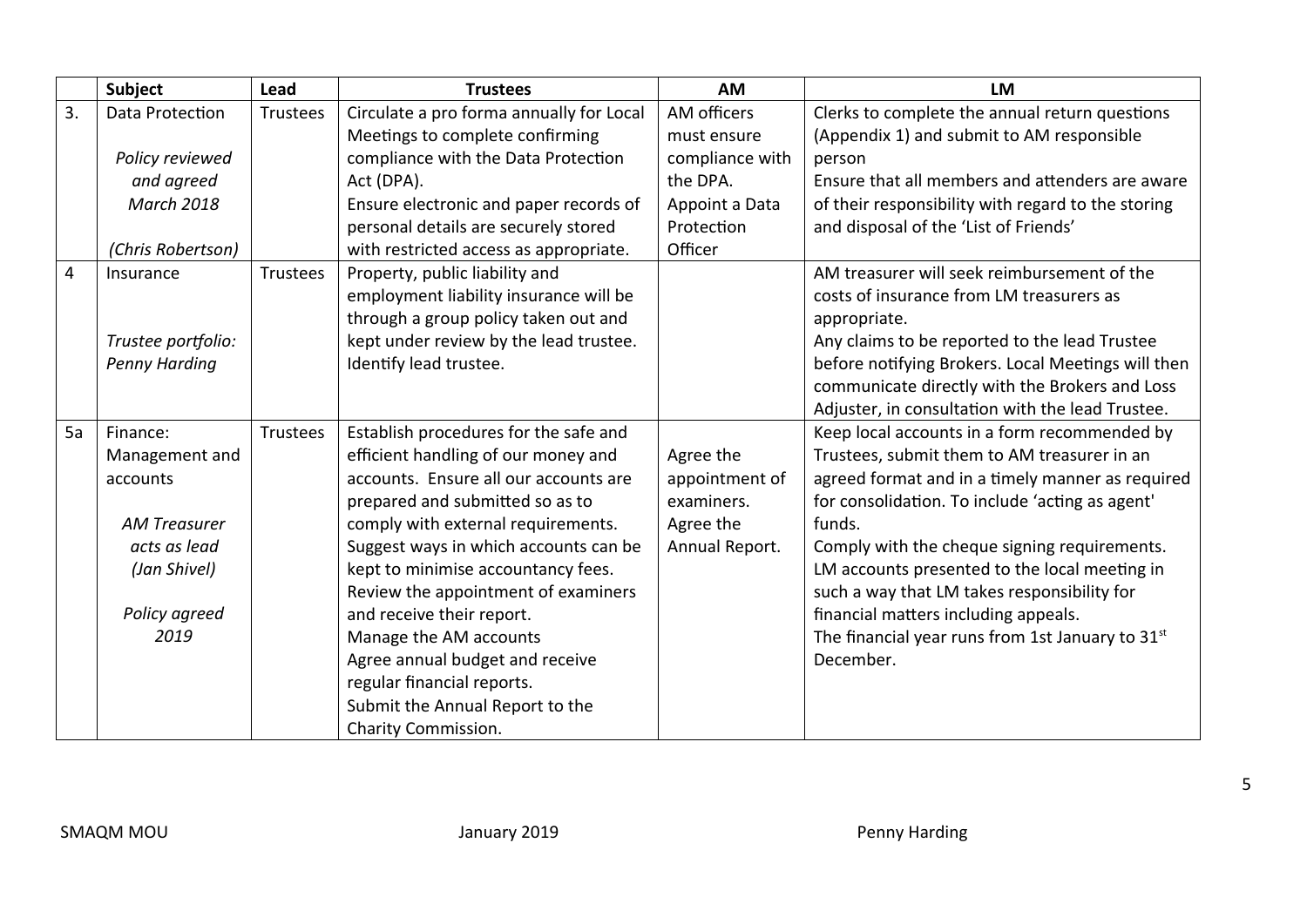|                | Subject                                                                                                                  | Lead            | <b>Trustees</b>                                                                                                                                                                                                                                                                                                                                                                                                                                                          | <b>AM</b> | <b>LM</b>                                                                                                                                                                                                                                                                                                                                                                                                                     |
|----------------|--------------------------------------------------------------------------------------------------------------------------|-----------------|--------------------------------------------------------------------------------------------------------------------------------------------------------------------------------------------------------------------------------------------------------------------------------------------------------------------------------------------------------------------------------------------------------------------------------------------------------------------------|-----------|-------------------------------------------------------------------------------------------------------------------------------------------------------------------------------------------------------------------------------------------------------------------------------------------------------------------------------------------------------------------------------------------------------------------------------|
| 5 <sub>b</sub> | Finance:<br>Contributions                                                                                                | <b>LM</b>       | Set an AM quota for costs assumed<br>by the AM (capitation)                                                                                                                                                                                                                                                                                                                                                                                                              |           | Appoint a treasurer and ensure that Friends and<br>Attenders are aware of our need for contributions.<br>LMs must ensure that money so donated is<br>allocated as indicated by the donors.                                                                                                                                                                                                                                    |
| 5c             | Finance:<br>Reserves<br>Policy due                                                                                       | Trustees        | Establish and review a reserves<br>policy for AM and LMs.                                                                                                                                                                                                                                                                                                                                                                                                                |           | Operate a local reserves policy in accordance with<br>Trustee requirements allowing for anticipated<br>building projects.                                                                                                                                                                                                                                                                                                     |
| 5d             | Finance:<br>Investments<br>Investment<br>Policy                                                                          | <b>Trustees</b> | Ensure that all investments made by<br>AM and LMs comply with the policy<br>on ethical investment.<br>(see appendix 2)                                                                                                                                                                                                                                                                                                                                                   |           | Advise the AM treasurer of any pending<br>investment decisions (especially any decision<br>which means the money is tied up for a period of<br>time) and obtain consent from Trustees for sums<br>over 20% of the LM's annual budget.                                                                                                                                                                                         |
| 6a             | Property:<br>Maintenance<br>Policy agreed<br>January 2017<br>(Jane Turnbull,<br>John York<br>Skinner, Bridget<br>Cherry) | Trustees        | Maintain a property register. Ensure<br>that all property is kept in good<br>order and that adequate financial<br>provision is made for the future<br>maintenance of that property.<br>Ensure that quinquennial inspections<br>are carried out on all our buildings.<br>Carry responsibility for all acquisition<br>and disposal of property.<br>Identify funds in annual budget for<br>any anticipated major building<br>works.<br>Identify at least two lead Trustees. |           | Keep LM property clean and maintained.<br>Accumulate a building reserve to cover all<br>reasonable future expenditure.<br>Inform AM and Trustees of any major planned<br>expenditure.<br>Complete annual building check and Annual<br>Energy Survey.<br>Commission a quinquennial inspection of their<br>meeting house, inform Trustees of outcome and<br>take whatever remedial action is required.<br>(see Property Policy) |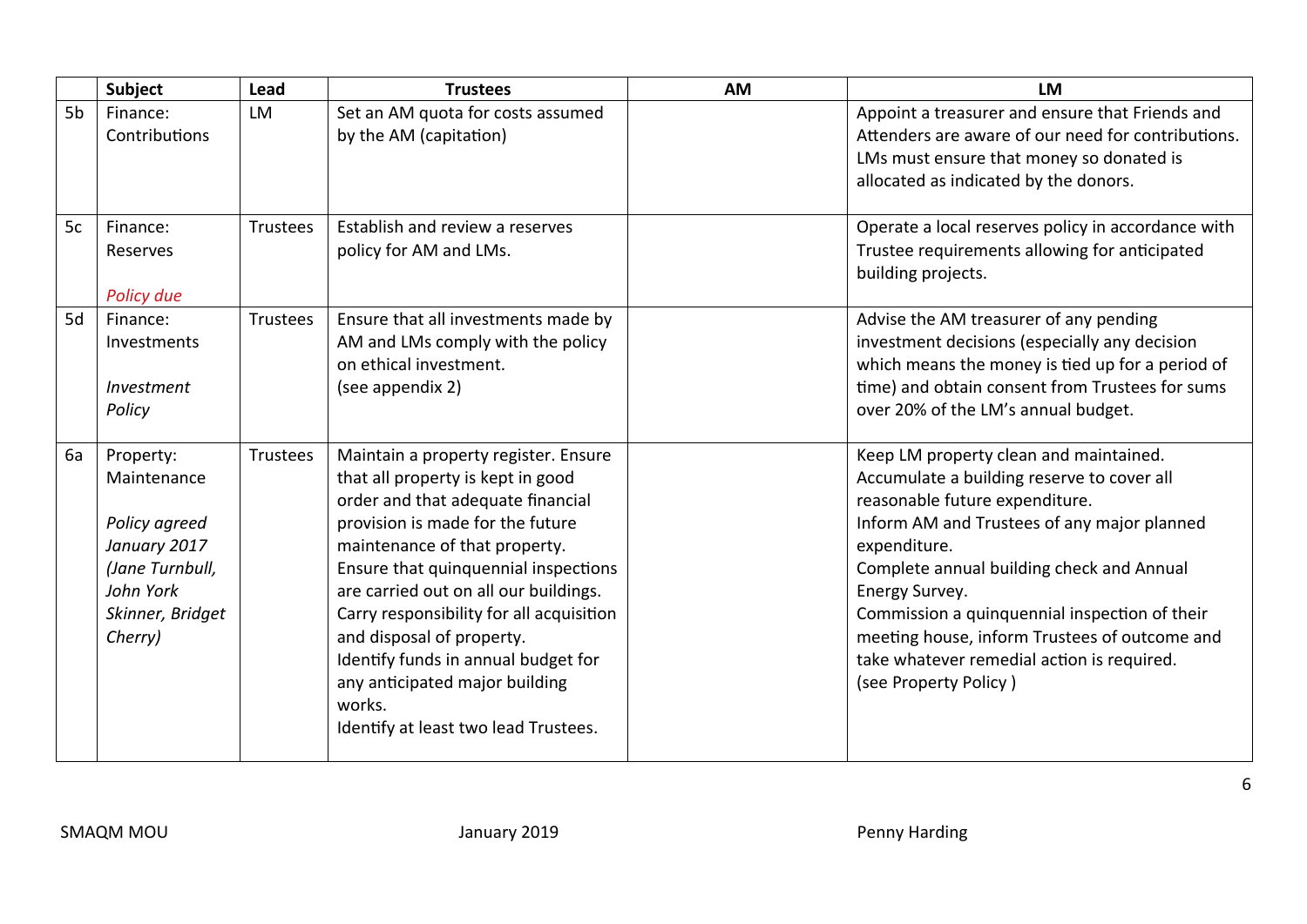|                | Subject                                               | Lead       | <b>Trustees</b>                                                                                                                                                              | <b>AM</b>                                                                         | LM                                                                                                                                                                                                                                          |
|----------------|-------------------------------------------------------|------------|------------------------------------------------------------------------------------------------------------------------------------------------------------------------------|-----------------------------------------------------------------------------------|---------------------------------------------------------------------------------------------------------------------------------------------------------------------------------------------------------------------------------------------|
| 6b             | Property:<br>Equipment                                | <b>LMs</b> |                                                                                                                                                                              |                                                                                   | Keep an up to date list of electrical equipment and<br>ensure that PAT testing is carried out every two                                                                                                                                     |
|                |                                                       |            |                                                                                                                                                                              |                                                                                   | years<br>Review the annual insurance premium for<br>'contents'.<br>Ensure fire equipment is appropriately maintained                                                                                                                        |
|                |                                                       |            |                                                                                                                                                                              |                                                                                   | and test                                                                                                                                                                                                                                    |
| 6c             | Property:<br>Hire of Premises<br>Policy<br>April 2016 | Trustees   | Approve Hiring policy and negotiate<br>with LM where appropriate addenda<br>are required.                                                                                    |                                                                                   | Comply with AM Hiring policy and identify<br>addenda required for specific circumstances<br>relevant to LM.                                                                                                                                 |
| 6d             | <b>Property Burial</b><br>Grounds.                    | Trustees   | To ensure that our burial grounds are<br>properly maintained.<br><b>Identify lead Trustee</b>                                                                                | Membership Clerk to<br>authorise the use of our<br>burial grounds (QF&P<br>17.11) | Where a Local meeting has the care of a specific<br>burial ground, to ensure that it is maintained and<br>used correctly and to record such use including the<br>location of burials.<br>Appoint a local Friend to be responsible for this. |
| $\overline{7}$ | Employment                                            | Trustees   | Ensure that all our employees are<br>treated fairly in accordance with our<br>Statement of Intent (see appendix3)<br>and within the law.<br>SMAQM is a living wage employer. |                                                                                   | Appointments (joint responsibility with AM<br>Trustees). Local implementation of policy<br>Local procedures<br>Day-to-day management and oversight                                                                                          |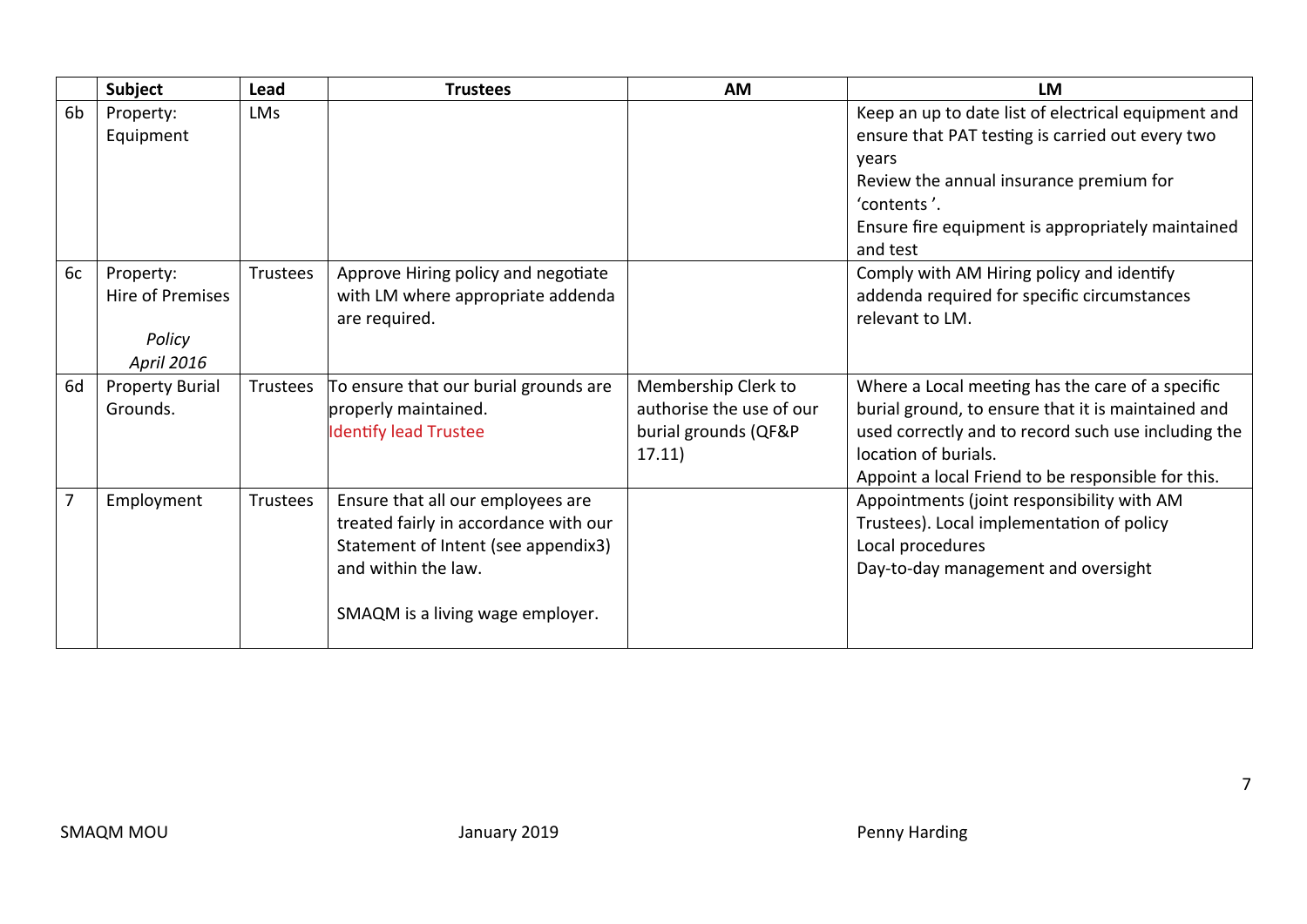|                | Subject                                                                   | Lead                   | <b>Trustees</b>                                                                                                                              | <b>AM</b>                                                                                                                                                                                                                                                                | <b>LM</b>                                                                                                                                          |
|----------------|---------------------------------------------------------------------------|------------------------|----------------------------------------------------------------------------------------------------------------------------------------------|--------------------------------------------------------------------------------------------------------------------------------------------------------------------------------------------------------------------------------------------------------------------------|----------------------------------------------------------------------------------------------------------------------------------------------------|
| $\overline{7}$ | Employment<br>Equal<br><b>Opportunities</b><br>Policy                     | <b>Trustees</b>        | Ensure that all our employees<br>are treated fairly in accordance<br>with our Statement of Intent<br>(see appendix 3) and within the<br>law. |                                                                                                                                                                                                                                                                          | Appointments (joint responsibility with AM<br>Trustees). Local implementation of policy<br>Local procedures<br>Day-to-day management and oversight |
|                | reviewed and<br>agreed<br>January 2017                                    |                        | SMAQM is a living wage<br>employer.                                                                                                          |                                                                                                                                                                                                                                                                          |                                                                                                                                                    |
| 8              | Records<br><b>Archive Policy</b><br>agreed<br>January 2019<br>(Roy Payne) | <b>ALL</b>             | Ensure that all legally important<br>documents are kept safe and<br>accessible.                                                              | Appoint an AM<br>archivist. Keep AM<br>records to the standard<br>set out in the Archive<br>Policy.                                                                                                                                                                      | Keep local records as required by the Archive<br>Policy.                                                                                           |
| 9              | Membership<br>(Membership)<br>Clerk<br>Rowan Lewis)                       | AM<br>guided<br>by LMs | Keep an up to date list of all<br>members of the AM.                                                                                         | Deal with membership<br>matters including<br>granting membership,<br>transfers in and out,<br>resignations,<br>terminations and other<br>membership matters as<br>listed in QF&P<br>Appoint a Membership<br>Clerk to oversee all<br>matters pertaining to<br>membership. | Encourage the progress of Attenders towards<br>membership.                                                                                         |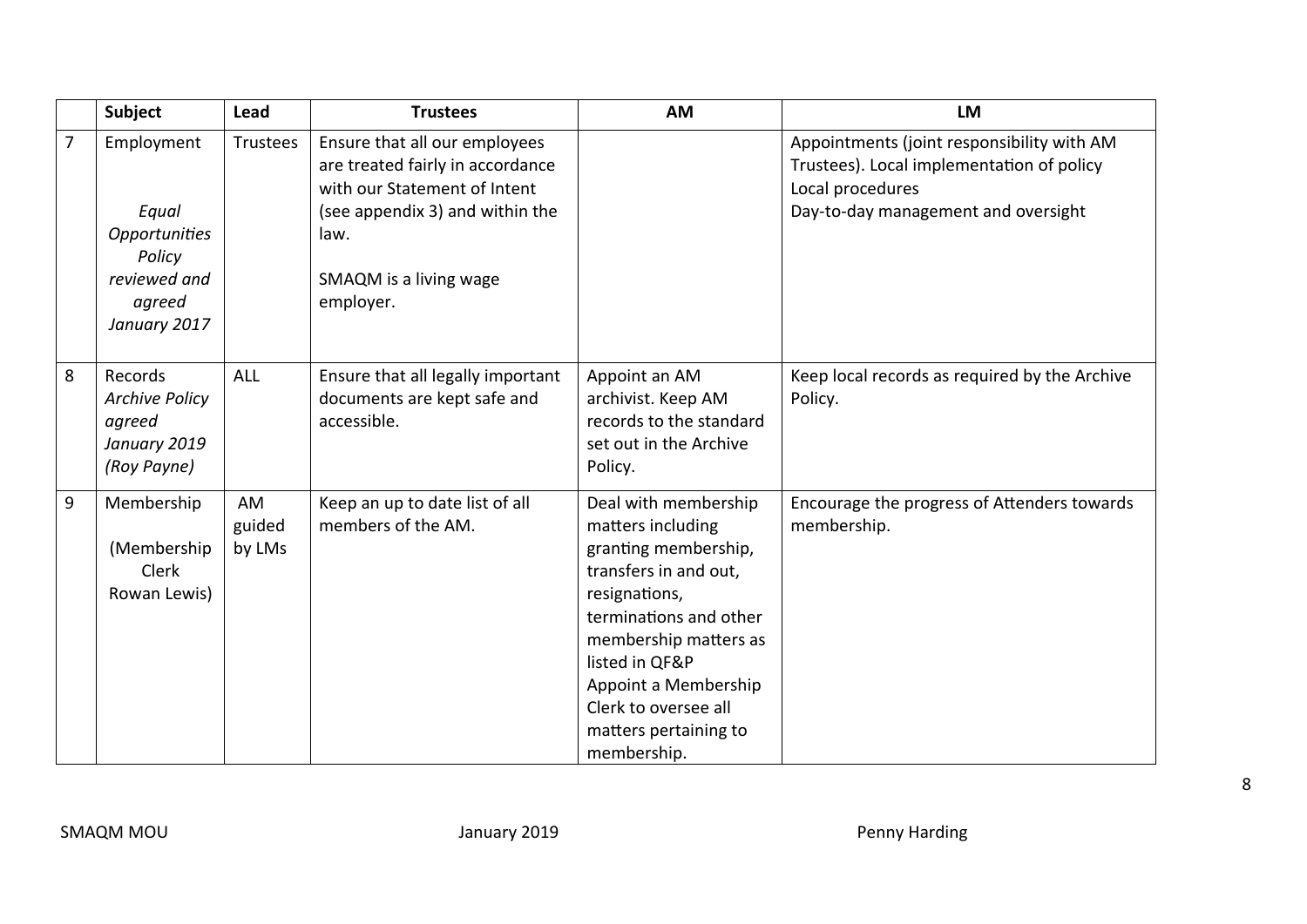|     | <b>Subject</b>                                                     | Lead       | <b>Trustees</b>                                                                                                | <b>AM</b>                                                                                                                                                                                                                   | <b>LM</b>                                                                                                                                                                             |
|-----|--------------------------------------------------------------------|------------|----------------------------------------------------------------------------------------------------------------|-----------------------------------------------------------------------------------------------------------------------------------------------------------------------------------------------------------------------------|---------------------------------------------------------------------------------------------------------------------------------------------------------------------------------------|
| 10  | Appointments                                                       | AM         | <b>Appoint Trustees</b><br>Nominations Group to<br>appoint Trustee sub-<br>committees and ad hoc<br>groups.    | <b>Appoint a Nominations</b><br>Committee and appoint all AM<br>office holders including<br>Trustees.                                                                                                                       | Nominate representatives to AM<br>Nominations. Appoint a local nominations<br>committee to make local appointments.                                                                   |
| 11  | Meetings for<br><b>Church Affairs</b>                              | <b>AM</b>  | Trustees must meet at<br>least twice a year and<br>make their minutes<br>available to constituent<br>Meetings. | Hold sufficient AMs each year<br>to conduct business affairs in<br>right ordering and ensure the<br>coherence of the AM as a<br>spiritually mindful community.                                                              | Keep LM minutes in line with the Archive<br>Policy.<br>Forward relevant minutes to Clerk of AM<br>and/or Trustees.                                                                    |
| 12  | Eldership and<br>Oversight(E&O)<br>(Clerk of E & O<br>Jeff Beatty) | AM/LMs     |                                                                                                                | Whilst most Eldership and<br>Oversight is conducted at local<br>level, AM will provide<br>opportunities for Elders and<br>Overseers to liaise with each<br>other.<br>AM E & Os to provide support<br>to LMs when requested. | Bring forward names to AM for their own E<br>& Os/Pastoral Care Group. Ensure that<br>effective oversight and eldership is being<br>practised in the Meeting as laid down in<br>QF&P. |
| 13. | Low Carbon<br>Commitment                                           | <b>ALL</b> | Report annually on<br>progress regarding our<br>low carbon commitment                                          |                                                                                                                                                                                                                             | Include in annual report an update on<br>progress regarding our low carbon<br>commitment                                                                                              |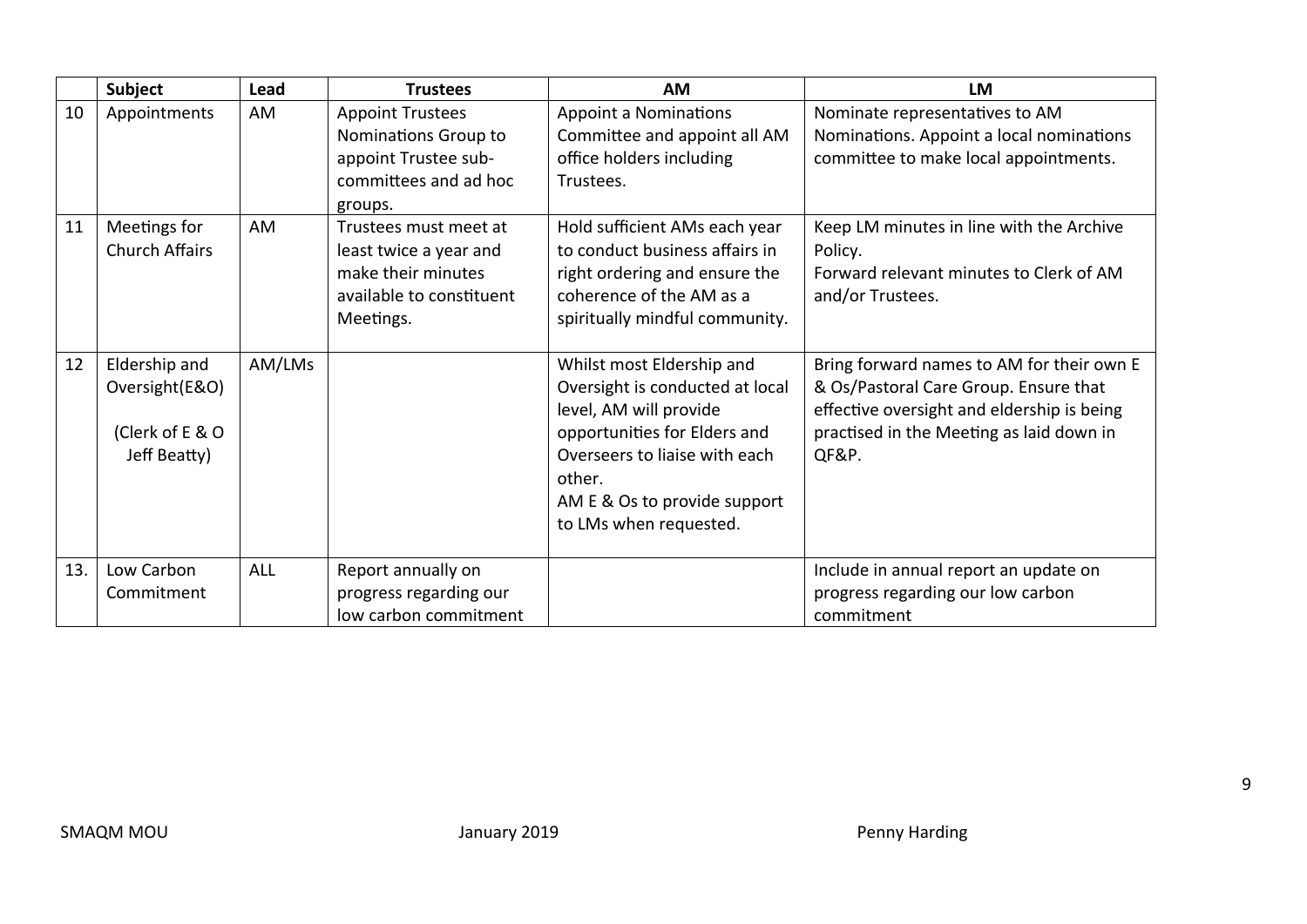#### **Appendices.**

#### **Appendix 1:**

### **Data protection checklist**

1. Have you taken reasonable steps to ensure that all Friends (members and attenders) in the area meeting, including local meetings, are aware of SMAQM Data Protection Policy and its implications? **Yes/no** 

2. Have you obtained the explicit permission for the listing and using of personal data of individuals not in membership and from the parents or guardians of children and young people under the age of 18? **Yes/no** 

3. Are all the Friends who keep and use information on members keeping it in accordance with SMAQM Data Protection Policy? **Yes/no** 

#### *If you have answered NO to any of the prior questions, please use this space to explain*

- 4 (a) During the past twelve months did anyone ask to see their personal records? **Yes/no** 
	- (b) If **yes**, did you give access?
	- (c) If you refused, please explain why you did not give access:

#### Signature:

Name of Clerk completing this form:

Date: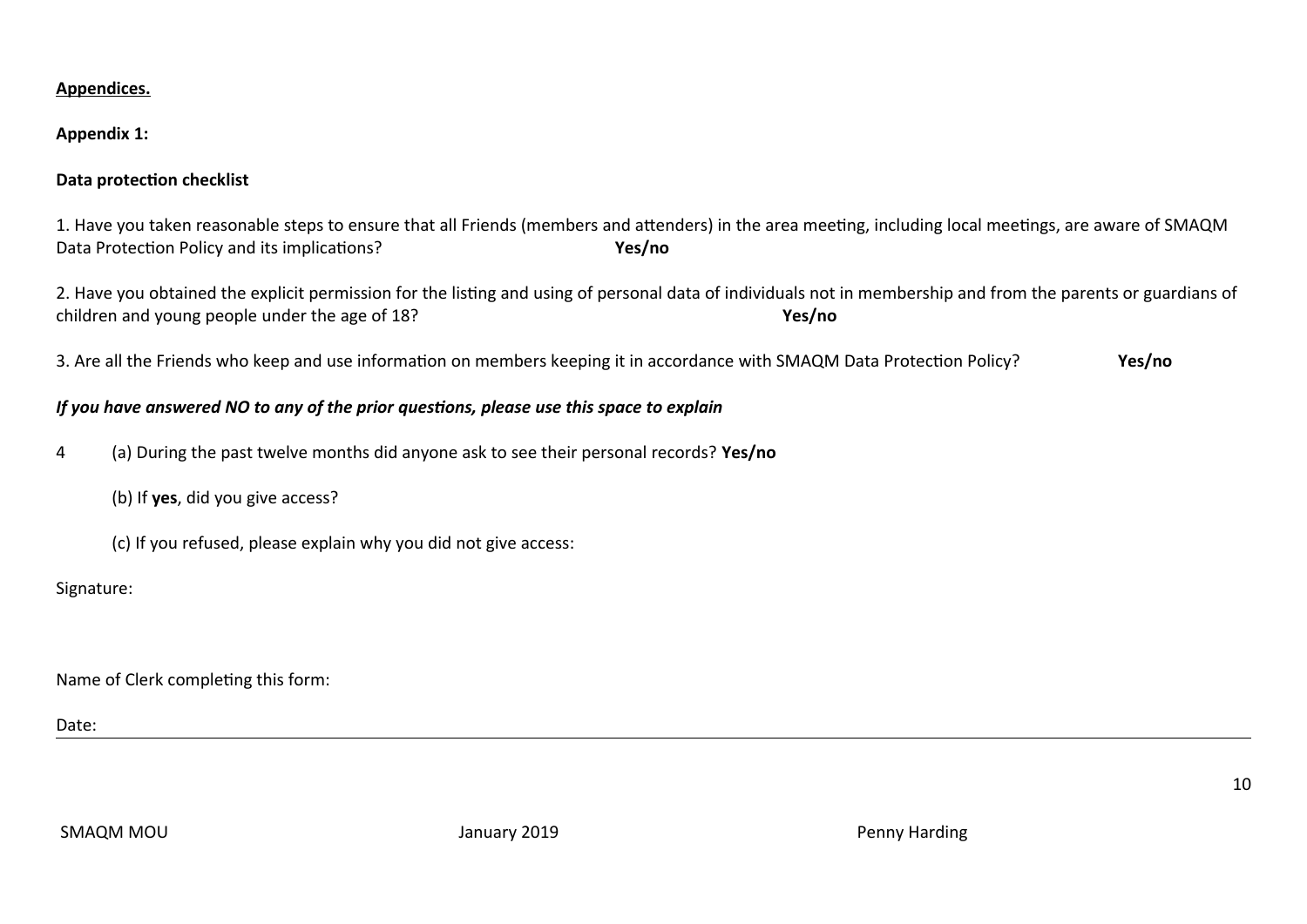#### Appendix 2: **ETHICAL CRITERIA FOR SMAQM INVESTMENTS**

#### **Seek to invest in Funds that make the basis on which they select companies transparent, and which look for companies:**

- i. With declared policies for minimising waste, for recycling and protection of the environment and, where relevant, for the development of new technologies so as to reduce the demands made on scarce natural resources**.**
- **ii.** That have a Code of Practice for their business affairs, anti-discriminatory and fair employment policies and effective controls to avoid corruption

#### **Seek to avoid Funds investing in companies with an involvement in:**

- i. Manufacture or sale of weapons
- ii. Provision of nuclear power
- iii. Production of tobacco or alcohol
- iv. Gambling
- v. Production of pornography or materials promoting violence
- vi. Production of cosmetics tested on animals
- vii. Extraction of minerals and hydrocarbons (e.g. fossil fuels) without strict and effective environmental safeguards
- viii. Manufacturing in countries where there are human rights abuses, or where children are exploited, unless the company applies adequate safeguards in respect of its activities

**Applying these criteria all Funds in which SMAQM and its constituent meetings might invest, should seek for the best match within a balanced portfolio of investments**